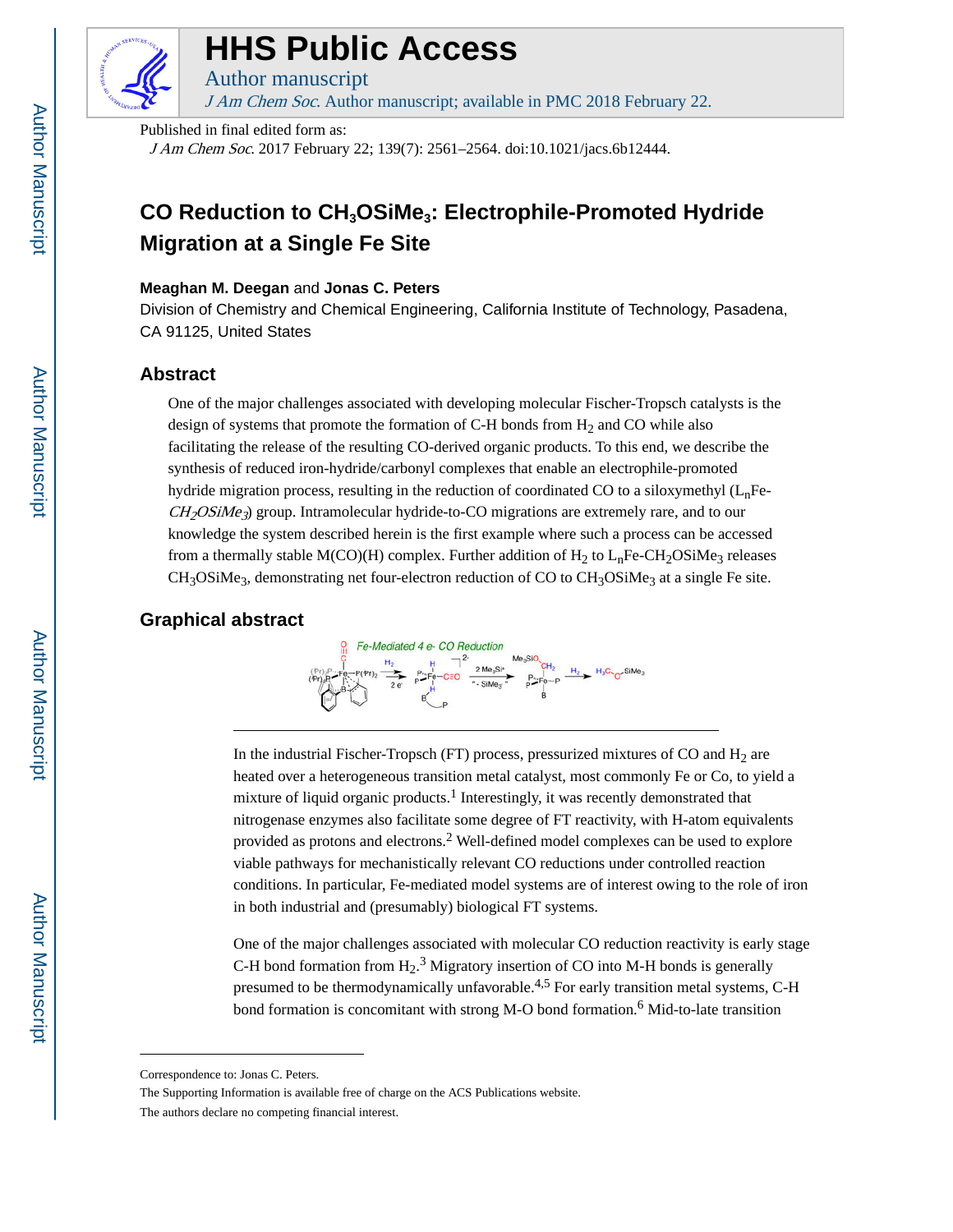metal systems are thought to lack this driving force, and C-H bond forming steps have instead been established using strong hydride donors that are not generated from  $H_2$ .<sup>7,8</sup> Recently, it has been demonstrated that weaker,  $H_2$ -derived hydride sources can be used to facilitate C-H bond formation from  $H_2$  in Lewis acid-activated Re-CO complexes.<sup>9,10</sup> C-H bond formation in this latter case is driven by the formation of strong B-O bonds.

Our group has previously studied reduced Fe-CO complexes that react with silyl electrophiles at oxygen to generate carbyne products (e.g., Fe-CO<sup>-</sup> + SiMe<sub>3</sub><sup>+</sup>  $\rightarrow$  Fe=C-OSiMe<sub>3</sub>).<sup>11</sup> We wondered whether related O-functionalization at reduced Fe(CO)(H)<sub>n</sub> species might promote concomitant hydride migration to carbon. Herein, we describe the synthesis of a series of reduced  $Fe(CO)(H)<sub>n</sub>$  complexes. One of these complexes serves as a key intermediate from which functionalization of the coordinated CO promotes the migration of two hydride equivalents to carbon.

In this study we employ the P<sub>3</sub><sup>B</sup> Fe-system<sup>12</sup> (P<sub>3</sub><sup>B</sup> = B( $\alpha$ -Pr<sub>2</sub>PC<sub>6</sub>H<sub>4</sub>)<sub>3</sub>)<sup>13</sup>, for which its monocarbonyl complex,  $P_3^B$  Fe-CO, was previously shown to activate  $H_2$  to generate  $P_3^B$  $(\mu$ -H)Fe(H)(CO),  $1^{14}$  Two-electron reduction of 1 can be readily accomplished with excess potassium metal in THF, leading to a distinct color change from yellow to dark red-brown. NMR spectroscopy reveals that a new diamagnetic species, **2**, is cleanly generated, with hydridic resonances observed in the  ${}^{1}H$  NMR spectrum at -19.12 ppm (B-H-Fe, br, 1H) and -20.76 ppm (Fe-H, t,  $^{2}J_{HP}$  = 65 Hz, 1H). The <sup>31</sup>P NMR spectrum has two resonances at 102.3 and -1.5 ppm (2:1 integration), indicating that one of the phosphine arms has dechelated from the Fe center, while the thin film IR spectrum of **2** indicates a highly activated CO ligand with a stretch at 1575 cm-1 . Structural characterization of dianionic **2**  confirms that the product has two coordinated phosphine ligands and the CO ligand in an approximate trigonal geometry (average  $\Sigma$ (trigonal plane) = 359.4),<sup>15</sup> with the axial sites presumably occupied by the hydride and borohydride ligands that are not crystallographically observed (Figure 1). Among Fe-CO complexes, **2** has an unusually short Fe-C distance (1.70 Å; average) with corresponding elongation of the C-O bond (1.24 Å; average), consistent with significant contribution of carbyne character in this species. Note that 2 is ion-paired with the  $K^+$  cations (see SI for details), contributing to elongation of the C-O bond. For relevant comparison,  $P_3^B$  Fe-CO (v(CO) = 1857 cm<sup>-1</sup>) has an Fe-C distance of 1.752(3) Å and a C-O distance of 1.167(3) Å,<sup>12</sup> while the carbyne complex  $P_3^{\text{Si}}$ Fe=C-OSiMe<sub>3</sub> has an Fe-C distance of 1.671(2) Å and a C-O distance of 1.278(3) Å.<sup>11a</sup>

A number of structurally unusual reduced hydride species are readily available from **2**. For example, complex  $2$  can be protonated selectively by water *via* addition of wet  $N_2$  (produced by bubbling N<sub>2</sub> through water) yielding the anionic trihydride complex  $[P_3^B (\mu-$ H)Fe(H)<sub>2</sub>(CO)][K(THF)<sub>n</sub>], **3**. NMR spectroscopy reveals inequivalent <sup>31</sup>P NMR resonances at 106.7 and -9.6 ppm (2:1 integration) and three hydridic resonances in the  ${}^{1}$ H NMR spectrum at -8.40 ppm (Fe-H, td,  $^{2}J_{HP}$  = 66 Hz,  $^{2}J_{HH}$  = 16 Hz, 1H), -14.69 ppm (B-H-Fe, br, 1H), and -20.53 ppm (Fe-H, t,  $^{2}J_{HP}$  = 48 Hz, 1H). An IR stretch is observed for Fe-ligated CO at 1787 cm<sup>-1</sup>. The coordinated phosphine ligands are located *trans* to one another in the solid state, with one of the terminal hydride ligands *trans* to the terminal CO (Figure 1).<sup>16</sup>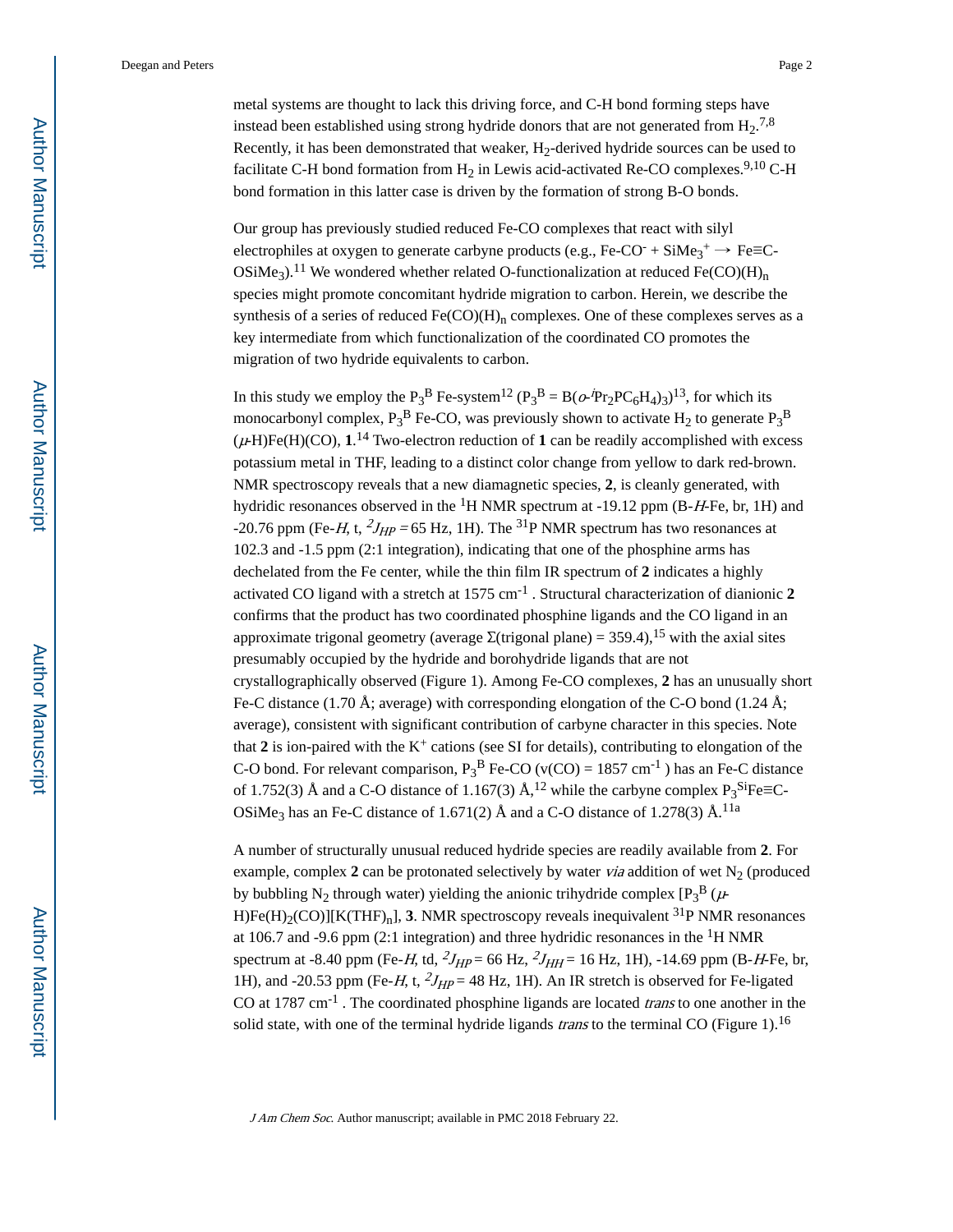The trihydride complex  $3$  is unstable to the loss of  $H_2$  in solution, with clean, irreversible conversion to the anionic and diamagnetic monohydride complex  $[P_3^BFe(H)(CO)]$  $[K(THF)<sub>n</sub>]$ , **4**, observed over 2 d ( $v(CO) = 1754$  cm<sup>-1</sup>; see SI for NMR details). In the solid state, **4** adopts an approximately octahedral geometry, with the hydride ligand located in the difference map as a terminal Fe-H (Figure 1). Oxidation of 4 using  $[Cp_2Co][PF_6]$  generates the doublet product (P<sup>3</sup> <sup>B</sup>-H)Fe(CO), **5**, featuring a broad, axial EPR signal at 77 K. The IR spectrum of 5 shows an intense CO stretch at 1862 cm<sup>-1</sup> and a broad hydride stretch at 2588  $cm<sup>-1</sup>$ , consistent with a boron-coordinated hydride, as revealed in its solid-state structure (Figure 1).

With these complexes in hand, we next canvassed their reactivity with electrophiles. Accordingly, clean in situ generation of a THF solution of dianion **2** followed by treatment with at least two equivalents of Me<sub>3</sub>SiOTf at low temperature generates a new paramagnetic species, P<sub>3</sub><sup>B</sup>Fe-CH<sub>2</sub>OSiMe<sub>3</sub>, 6, as the major product (Scheme 2).<sup>17 57</sup>Fe Mössbauer spectroscopy indicates that **6** is generated in ∼80% chemical yield and its parameters ( $\delta$  = 0.49 mm/s;  $E_Q = 2.05$  mm/s) are consistent with an  $S = 3/2$   $P_3^B$ Fe species.<sup>18</sup> For representative comparison, the previously reported complex  $P_3^B$ Fe-Me has the following parameters:  $\delta = 0.50$  mm/s,  $E_{\Omega} = 1.84$  mm/s.<sup>19</sup> Structure determination of 6 by XRD analysis confirms its assignment and clearly establishes that the carbonyl ligand has been Ofunctionalized by the silyl electrophile, with both hydride equivalents having migrated to the carbonyl carbon; one equivalent of electrophile  $(Me<sub>3</sub>Si<sup>+</sup>)$  presumably serves as a oneelectron oxidant. Despite repeated attempts, we have been unable to isolate complex **6** in analytically pure form owing to its high hydrocarbon solubility. Persistent  $S = 1/2$  Fecontaining impurities that are similarly soluble, including **5** as an oxidation side-product, are consistently present in preparative scale, worked-up reactions.<sup>20</sup>

We next surveyed conditions for the release of the CO-derived organic fragment.<sup>21</sup> For related P<sup>3</sup> <sup>B</sup>Fe-Me, treatment with acid results in methane release.19 For complex **6**, treatment with acid ( $[H(OEt_2)_2][BAT<sup>F</sup>]$ , [LutH][Cl] and H<sub>2</sub>O, for example) invariably results in unproductive decomposition to regenerate  $P_3^B(\mu)F_6(H)(CO)$ , **1**, as the major product, presumably *via* acidic cleavage of the Si-O bond.<sup>22</sup> We therefore canvassed the reactivity of **6** towards hydrogen and silanes (Scheme 3).

Treatment of 6 with an atmosphere of  $H_2$  at RT results in the release of  $CH_3OSiMe_3$  over 24 h in moderate yields (50%, average of three runs; assumes **6** present at 80% purity initially based on Mössbauer analysis; vide supra). Product release can also be affected by the addition of excess  $PhSiH<sub>3</sub>$  (5 equiv), with C-Si bond formation in this case and similar yields of the CO-derived product,  $PhSiH<sub>2</sub>CH<sub>2</sub>OSiMe<sub>3</sub>$  (46%, average of three runs; again assumes **6** present at 80% purity initially). The Fe-containing products of these reactions have not yet been identified; spectroscopic analysis indicates complex mixtures of  $P_3{}^B$ Fe-containing products.<sup>23</sup>

To track the origin of the H equivalents delivered to the terminal organic product,  $CH<sub>3</sub>OSiMe<sub>3</sub>$ , upon H<sub>2</sub> addition we undertook a series of labeling studies. These experiments are particularly valuable given our inability to isolate **6** in analytically pure form.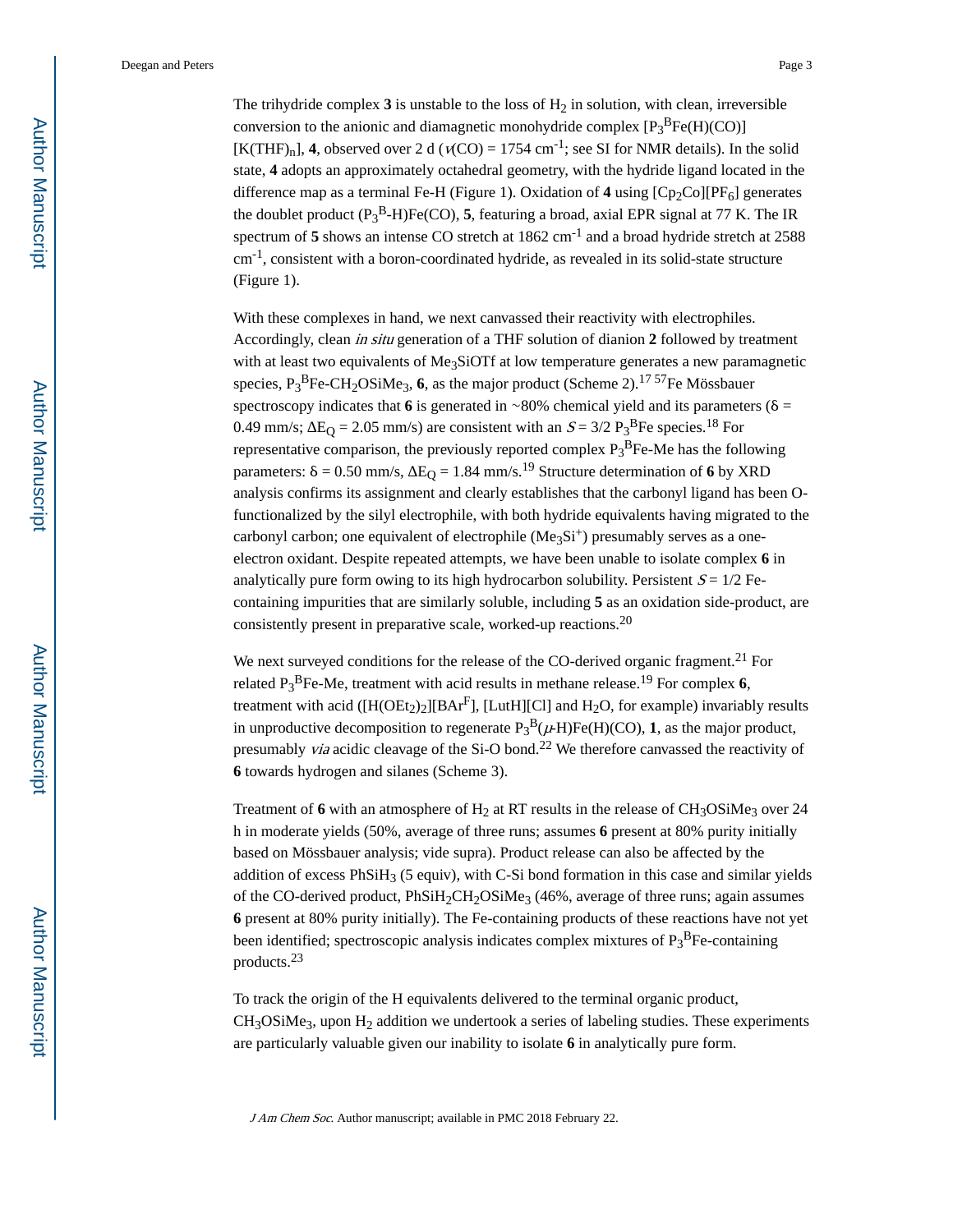Use of the dianionic complex **2** as a precursor to the alkyl complex **6** resulted in full H incorporation into the free organic product,  $CH<sub>3</sub>OSiMe<sub>3</sub>$  as determined by <sup>1</sup>H NMR spectroscopy (Scheme 4A). Likewise, using the 2H-labeled analog **2-D2** to generate **6-D2**, followed by treatment with  $D_2$ , resulted in (nearly) complete incorporation of deuterium in the released product CD<sub>3</sub>OSiMe<sub>3</sub> (Scheme 4B; ~5% CD<sub>2</sub>HOSiMe<sub>3</sub> was also detected). These results suggest that the three H equivalents delivered to the CO C-atom are derived from the hydride ligands and/or the added  $H_2$  gas; scrambling into the alkyl phosphine substituents or incorporation of H-equivalents from solvent, is therefore not kinetically relevant. Interestingly, when  $6-D_2$  was treated with an atmosphere of  $H_2$ , the partiallydeuterated organic products CDH<sub>2</sub>OSiMe<sub>3</sub> and CD<sub>2</sub>HOSiMe<sub>3</sub> were obtained in a 5:1 ratio (Scheme 4C). Similarly, when  $6$  was treated with  $D_2$  a mixture of products was observed, with CD<sub>2</sub>HOSiMe<sub>3</sub> and CDH<sub>2</sub>OSiMe<sub>3</sub> obtained in a 3:1 ratio, and ∼5% CH<sub>3</sub>OSiMe<sub>3</sub> also detected (Scheme 4D). These results are suggestive of a facile exchange process between the alkyl C-H bonds and the added  $H_2$  or  $D_2$  prior to product release. One scenario by which such an exchange could occur involves reversible alpha elimination from **6-D2** to generate a carbene-deuteride intermediate (i.e.,  $P_3^B$ Fe-CD<sub>2</sub>OSiMe<sub>3</sub>  $\rightleftharpoons P_3^B(\mu\text{-D})$ Fe=C(D)(OSiMe<sub>3</sub>)) that then reacts with  $H_2$ <sup>24</sup>

To probe the possibility of intermolecular C-H bond forming steps we undertook a crossover experiment wherein the dianionic complex **2** was synthesized as a 50:50 mixture of its  $[P_3^B(\mu\text{-D})\text{Fe}(D)(1^3CO)]^2$  and  $[P_3^B(\mu\text{-H})\text{Fe}(H)(1^2CO)]^2$  variants. Standard functionalization of this labeled mixture to generate the corresponding alkyl complexes **6**, and product release *via* the addition of H<sub>2</sub>, showed deuterium incorporation exclusively in the <sup>13</sup>C-labeled complex (Scheme 4E). This result is fully consistent with an intramolecular pathway for the initial C-H bond-forming steps to generate the alkyl complex **6**, and also the subsequent C-H bond formation from  $H_2$  to promote the release of the organic product.

To conclude, using a mononuclear iron system we have explored a silyl electrophile promoted hydride-to-CO migration process that allows for the net 4-electron reduction of CO, releasing  $CH<sub>3</sub>OSiMe<sub>3</sub>$  upon hydrogenolysis. Use of the bifunctional tris(phosphine)borane ligand,  $P_3^B$ , is key to the hydride migration step as it helps to stabilize the unusual bis(phosphine)-dihydride-carbonyl precursor, **2**, via a bridging interaction of one of the hydride ligands with the borane. Isotopic labeling studies establish that the C-H bond forming steps are unimolecular. Intramolecular hydride-to-CO migrations are extremely rare; to our knowledge the iron system described herein is the first thermally stable M(CO) (H) complex to exhibit such reactivity. Future studies will be aimed at expanding the scope of this reactivity, for example by replacing the silyl electrophile  $Me<sub>3</sub>Si<sup>+</sup>$  with H<sup>+</sup> as a route to  $CH<sub>3</sub>OH$  generation.

#### **Supplementary Material**

Refer to Web version on PubMed Central for supplementary material.

### **Acknowledgments**

This work was supported by the NIH (GM070757) and the Gordon and Betty Moore Foundation. We thank Larry Henling and Mike Takase for crystallographic assistance.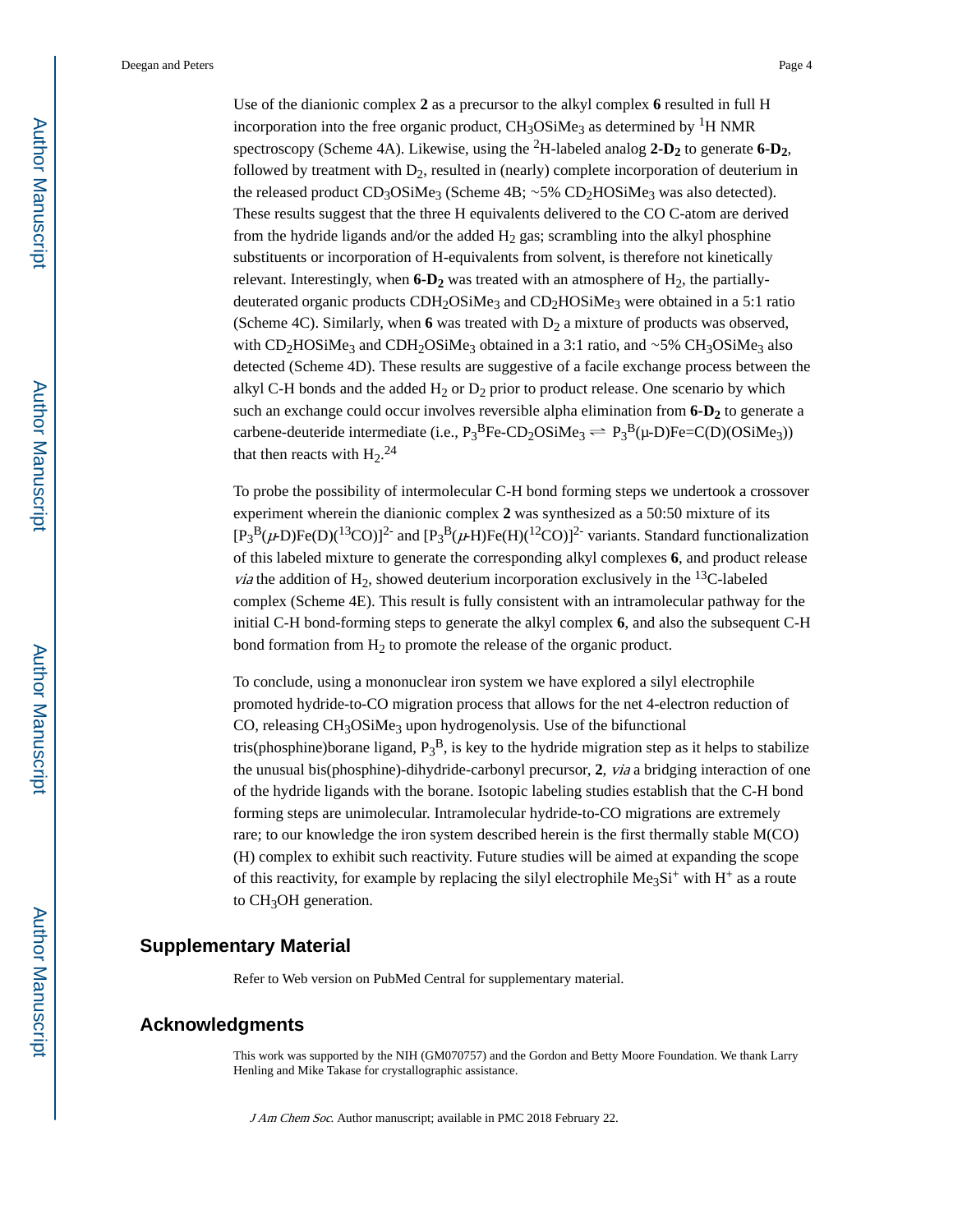## **References**

- 1. (a) Rofer-DePoorter CK. Chem Rev. 1981; 81:447.(b) Maitlis PM, Zanotti V. Chem Commun. 2009:1619.
- 2. (a) Lee CC, Hu Y, Ribbe MW. Science. 2010; 329:642. [PubMed: 20689010] (b) Hu Y, Lee CC, Ribbe MW. Science. 2011; 333:753. [PubMed: 21817053]
- 3. For a recent review of molecular FT model chemistry see: West NM, Miller AJM, Labinger JA, Bercaw JE. Coord Chem Rev. 2011; 255:881.
- 4. (a) Berke H, Hoffmann R. J Am Chem Soc. 1978; 100:7224.(b) Ziegler T, Versluis L, Tschinke V. J Am Chem Soc. 1986; 108:612.
- 5. There is a single reported example of reversible CO migratory insertion into a metal-hydride (Th-H) bond. Th-O bond formation helps to drive the insertion. See: Fagan PJ, Moloy KG, Marks TJ. J Am Chem Soc. 1981; 103:6959.
- 6. Select examples: Wolczanski PT, Bercaw JE. Acc Chem Res. 1980; 13:121.Toreki R, LaPointe RE, Wolczanski PT. J Am Chem Soc. 1987; 109:7558.
- 7. For a review of CO reduction reactivity supported by the Fp fragment  $(Fp = (\eta^5 C_5H_5)Fe(CO)_2)$ see: Cutler AR, Hanna PK, Vites JC. Chem Rev. 1988; 88:1363. For additional examples see Ref. 3.
- 8. For exceptions see: Wayland BB, Woods BA. J Chem Soc, Chem Commun. 1981:700.Wayland BB, Woods BA, Pierce R. J Am Chem Soc. 1982; 104:302.Paonessa RS, Thomas NC, Halpern J. J Am Chem Soc. 1985; 107:4333.Grimmett DL, Labinger JA, Bonfiglio JN, Masuo ST, Shearin E, Miller JS. J Am Chem Soc. 1982; 104:6858.Lambic NS, Lilly CP, Sommer RD, Ison EA. Organometallics. 2016; 35:3060.
- 9. Lewis acids are known to promote migratory insertion reactions to generate metal-acyl complexes and can also stabilize metal-acyl and metal-formyl complexes. Select examples: Butts SB, Holt EM, Strauss SH, Alcock NW, Stimson RE, Shriver DF. J Am Chem Soc. 1979; 101:5864.Anderson GDW, Boys OJ, Cowley AR, Green JC, Green MLH, Llewellyn SA, von Beckh CM, Pascu SI, Vei IC. J Organomet Chem. 2004; 689:4407.Elowe PR, West NM, Labinger JA, Bercaw JE. Organometallics. 2009; 28:6218.
- 10. (a) Miller AJM, Labinger JA, Bercaw JE. J Am Chem Soc. 2008; 130:11874. [PubMed: 18702489] (b) Miller AJM, Labinger JA, Bercaw JE. J Am Chem Soc. 2010; 132:3301. [PubMed: 20178359]
- 11. (a) Lee Y, Peters JC. J Am Chem Soc. 2011; 133:4438. [PubMed: 21375250] (b) Suess DLM, Peters JC. J Am Chem Soc. 2013; 135:12580. [PubMed: 23931747]
- 12. Moret ME, Peters JC. Angew Chem Int Ed. 2011; 50:2063.
- 13. Bontemps S, Bouhadir G, Dyer PW, Miqueu K, Bourissou D. Inorg Chem. 2007; 46:5149. [PubMed: 17523635]
- 14. Fong H, Moret ME, Lee Y, Peters JC. Organometallics. 2013; 32:3053. [PubMed: 24000270]
- 15. The dianionic dihydride complex **2** crystallizes as a cluster with four crystallographically distinct iron centers and eight associated potassium countercations (See SI).
- 16. Analysis of the detailed bond metrics of this complex is complicated by the presence of a constitutional disorder, with the trihydride complex **3** cocrystallizing with a ∼10% impurity of the monoanionic hydride complex **4**.
- 17. When one equivalent of silyl electrophile is used a new diamagnetic product is observed as the major species. This new complex does not appear to be an intermediate in the formation of **6** (see SI).
- 18. For a discussion of the trend observed relating spin-state and isomer shift in  $P_3^B$ -supported Fe complexes see: Del Castillo TJ, Thompson NB, Peters JC. J Am Chem Soc. 2016; 138:5341. [PubMed: 27026402]
- 19. Anderson JS, Moret ME, Peters JC. J Am Chem Soc. 2013; 135:534. [PubMed: 23259776]
- 20. The product mixture generated in the conversion of **2** to **6** is highly soluble in nonpolar solvents (e.g. alkanes, hexamethyldisiloxane, tetramethylsilane), even at low temperature. While the mixtures show some insolubility in polar solvents (e.g. MeCN), reaction impurities and **6** exhibit similar solubility properties, precluding further purification of **6**.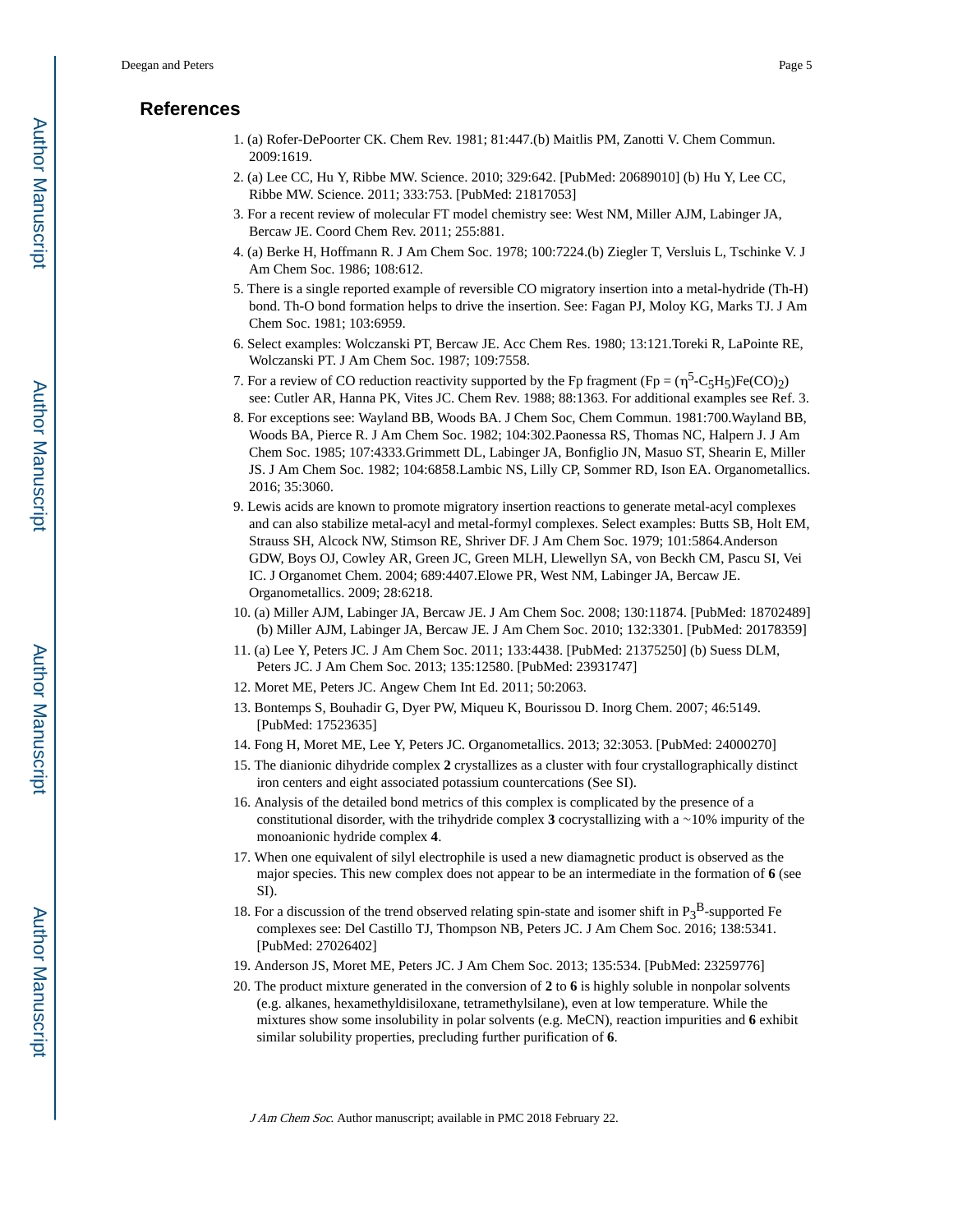- 21. Note: Owing to our inability to obtain analytically pure **6**, reactions were by necessity carried-out in the presence of remaining iron impurities.
- 22. Treatment of 6 with MeOTf or H-atom sources (e.g. TEMPO-H, Bu<sub>3</sub>Sn-H) similarly leads to unproductive decomposition of **6** Me3SiOTf did not react with **6** under conditions we have explored.
- 23. The addition of PMe<sub>3</sub> to these reactions leads simpler product mixtures, but the major species has not yet been identified (see SI).
- 24. A normal KIE is observed for the reaction of  $6$  with  $H_2/D_2$ .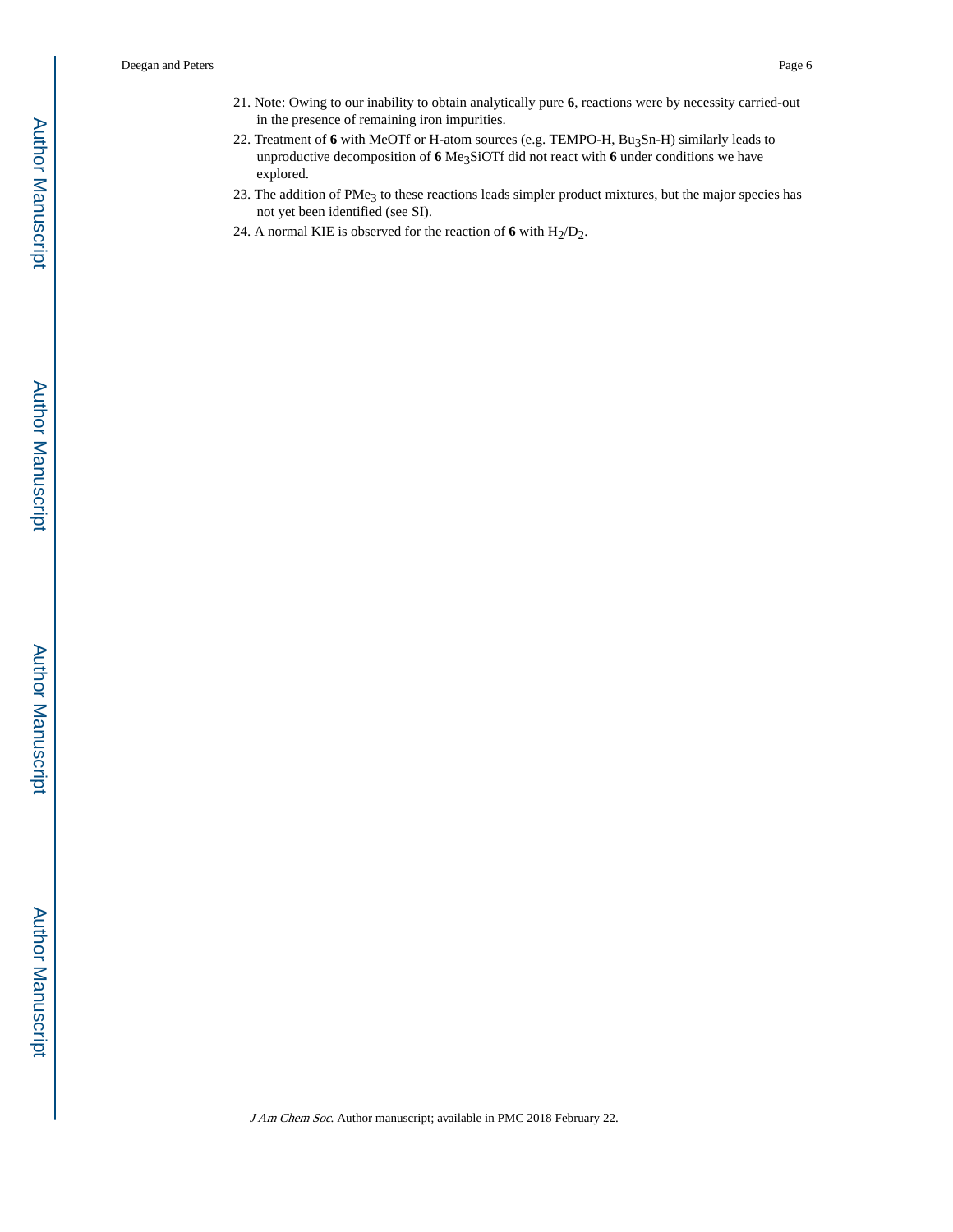

#### **Figure 1.**

Crystal structures of  $Fe(CO)(H)<sub>n</sub>$  complexes 2-5. Displacement ellipsoids shown at 50% probability; hydrogen atoms (except for hydride ligands found in the difference map), solvent molecules, counter cations, and disorder of **3** (see SI) omitted for clarity.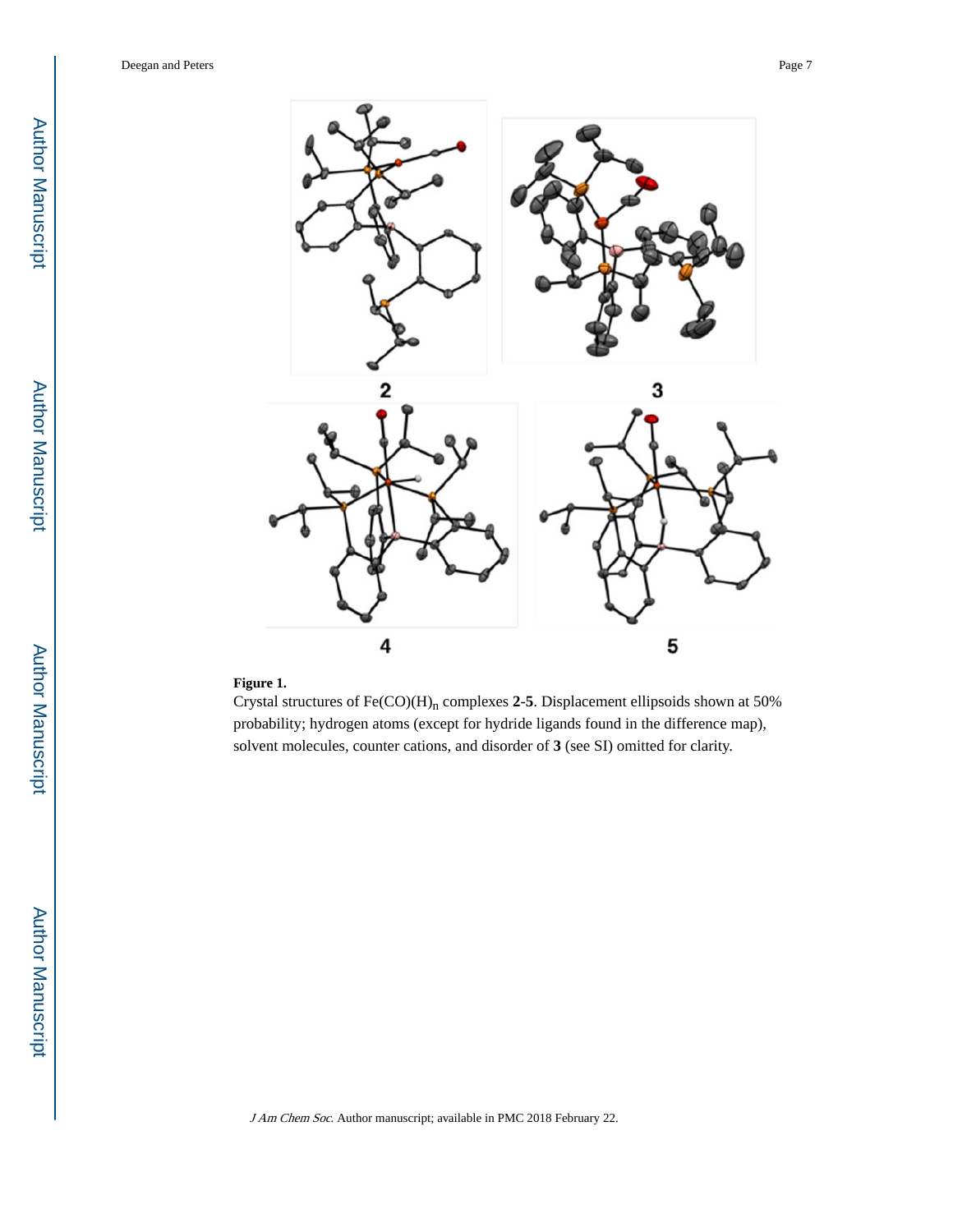

**Scheme 1. Synthesis Of P 3 <sup>B</sup>Fe(Co)(H) N Complexes**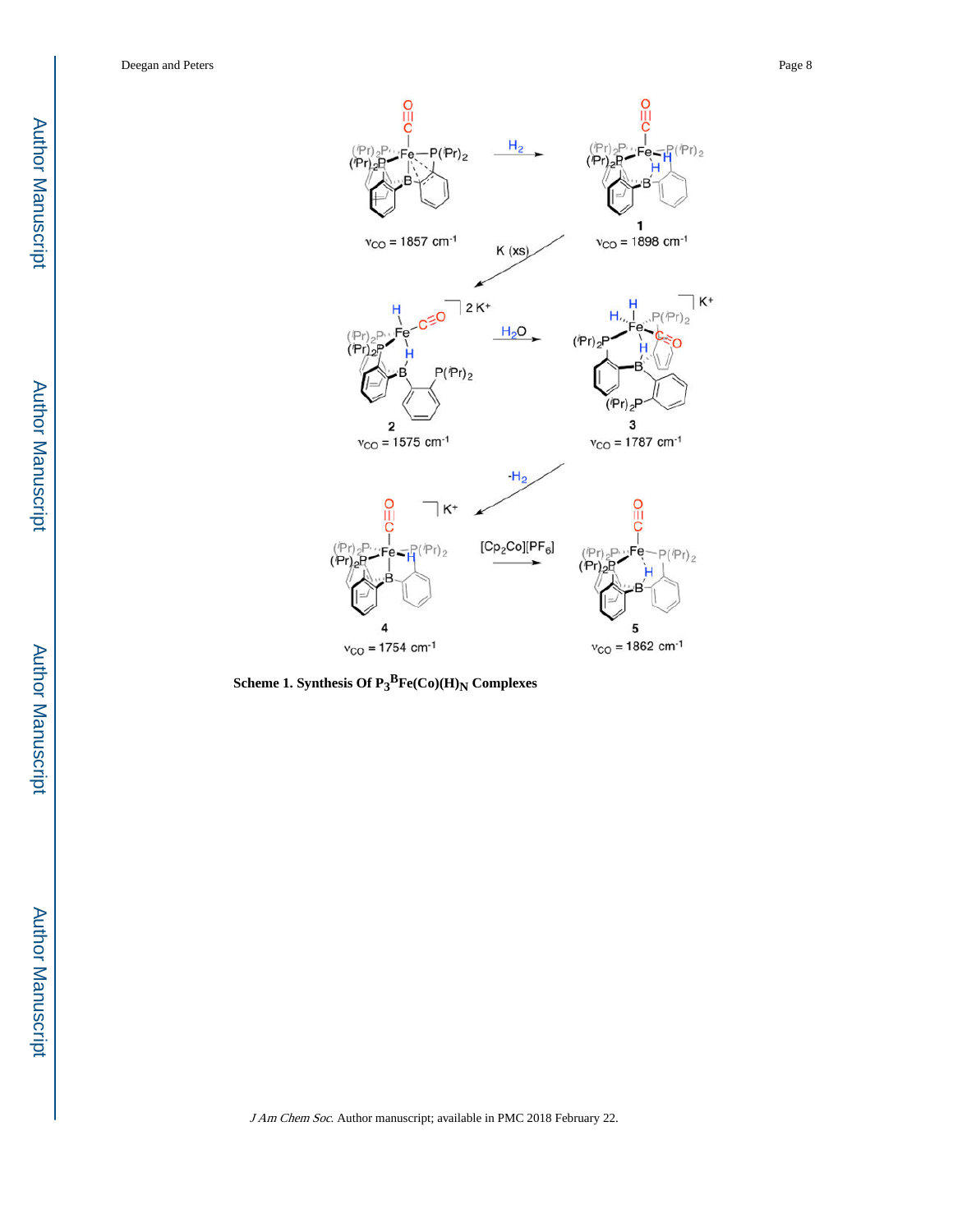

**Scheme 2. Reaction of 2 with Me 3SiOTf**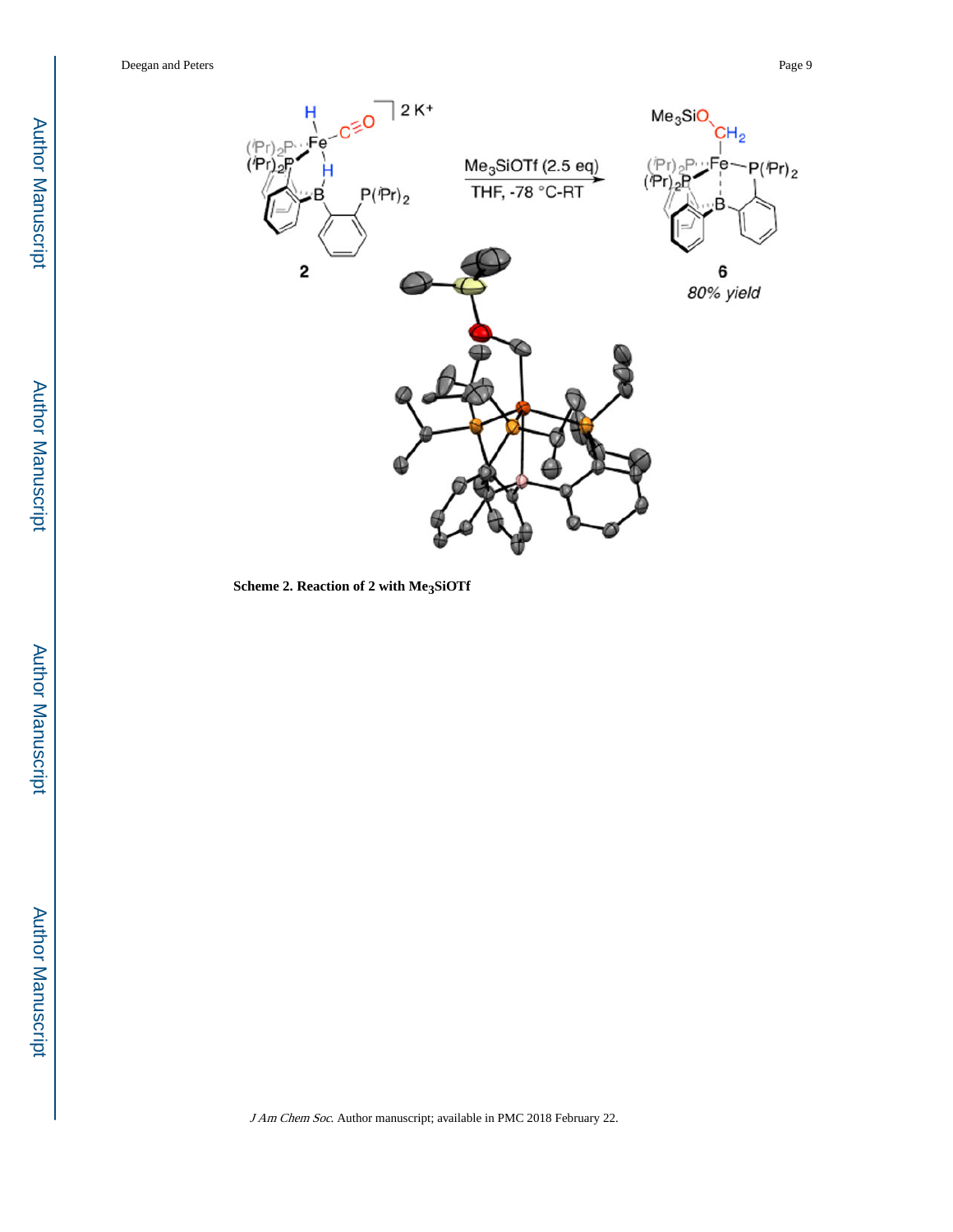

**Scheme 3. E-H promoted product release**